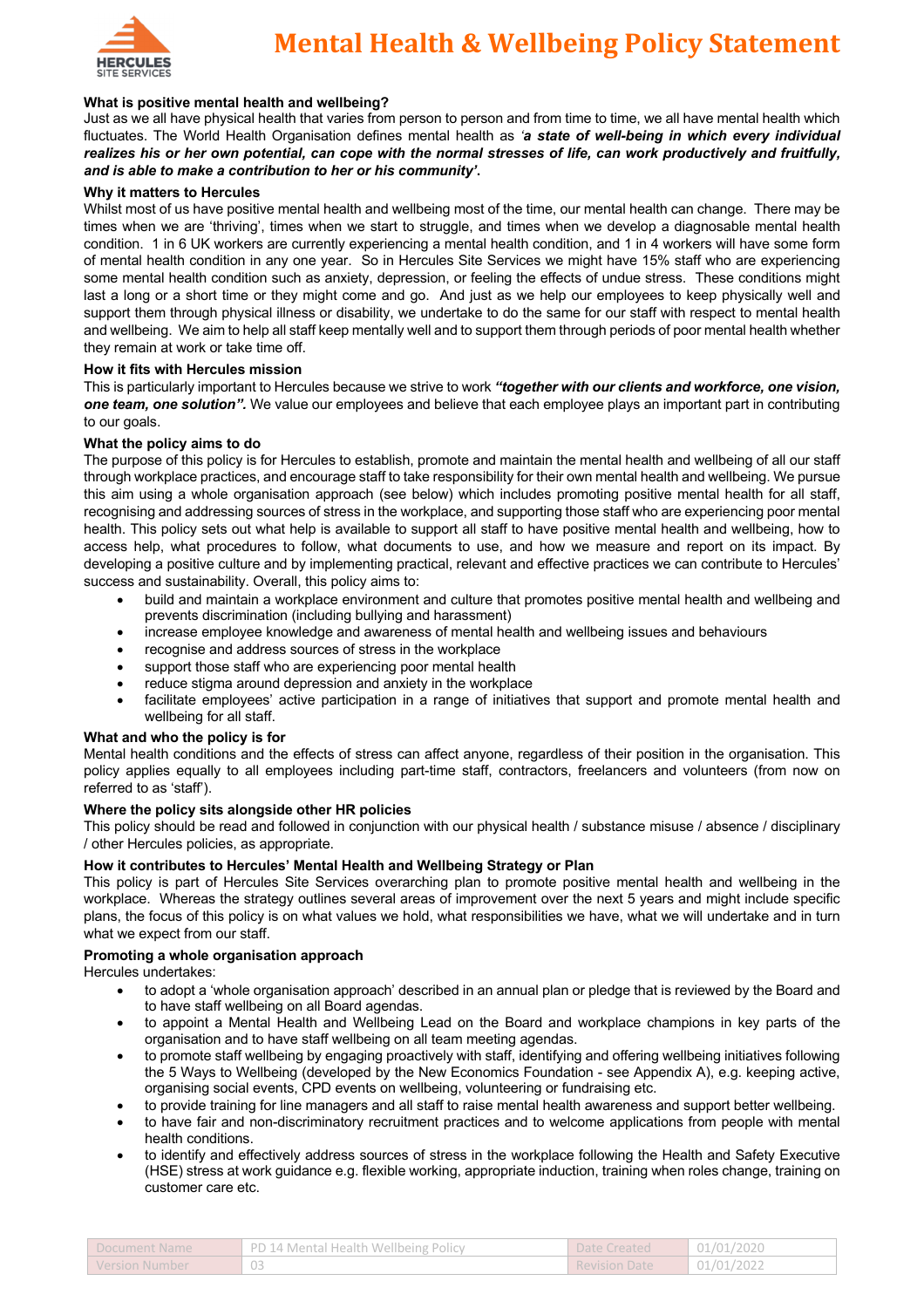

# **Mental Health & Wellbeing Policy Statement**

- to ask regularly about employees' wellbeing; to be aware of common mental health conditions and the impact these can have at work; to talk with employees about their work in the context of their mental health and wellbeing; to make reasonable adjustments to work during periods of poor mental health or recovery; to comply with the Equality Act 2010.
- to enable conversations about mental health without stigma.
- to provide information about and promote access to helplines and/or local services as appropriate.

## **Who is responsible for what?**

Hercules Site Services Managers have a responsibility to:

- ensure that all staff are made aware of this policy.
- actively support and contribute to the implementation of this policy, including its goals.
- manage the implementation and review of this policy.

In turn we encourage our employees to undertake to:

- understand this policy and seek clarification from management where required.
- consider this policy while completing work-related duties and at any time while representing Hercules.
- support fellow staff in their awareness of this policy.
- support and contribute to Hercules' aim of providing a mentally healthy and supportive environment for all staff. All staff have a responsibility to:

- take reasonable care of their own mental health and wellbeing as well as their physical health
- take reasonable care that their actions do not adversely affect the health and safety of other people in the workplace
- alert their line manager (or, if this is not possible, the Mental Health and Wellbeing Lead) if they notice that their mental health is slipping or that they are struggling at work
- alert their line manager, or their colleague's line manager, if they believe that one of their colleagues is struggling with their mental health or wellbeing so that their colleague can be supported promptly and so that they themselves can be supported.
- take part in constructive conversations about what support or reasonable adjustments can be made to support them at work or on their return to work after a period of illness
- stay in touch during time off work
- avoid using stigmatising language about people with mental health conditions and avoid discriminatory behaviour.

## **How Hercules measures the impact of this policy**

As an organisation, Hercules acknowledges that measuring and reporting the impact of this policy and procedures is key to achieving its aims, i.e. promoting and maintaining the mental health and wellbeing of all our staff. We are therefore committed to the effective measurement of the impact of this policy and to reporting on it regularly. The policy has many strands, and the impact will be assessed in a number of different ways, including monitoring and reporting:

- staff turnover due to mental health conditions or stress and as a proportion of all staff turnover.
- staff absences due to mental health conditions or stress and as proportion of all staff absences.
- accidents or errors at work that might be attributable to mental health difficulties at work.
- staff survey data about stress and stigma optional for staff to complete.
- number of new referrals to counselling / EAP.
- where appropriate, feedback from suppliers and customers.

# **How this policy is communicated**

Hercules will ensure that:

- all staff receive a copy of this policy at induction
- this policy is easily accessible by all members of the organisation
- employees are informed when a particular activity aligns with this policy
- employees are empowered to actively contribute to and provide feedback on this policy
- employees are notified of all changes to this policy.

#### **How often this policy will be reviewed**

This policy will be reviewed annually. Effectiveness of the policy will be assessed through:

- feedback from staff and management.
- reference to the impact measurements detailed in above.
- review of the policy by management to determine if its overall objectives have been met and to identify both barriers and supports to ensuring that progress is sustained.

The CEO shall review this policy annually or following significant changes.

Whitney

Brusk Korkmaz Chief Executive Officer Hercules Site Services PLC **Approved on: 01/01/2022** 



| <b>Document Name</b> | PD 14 Mental Health Wellbeing Policy | Date Created         | 01/01/2020 |
|----------------------|--------------------------------------|----------------------|------------|
| Version Number       |                                      | <b>Revision Date</b> | 01/01/2022 |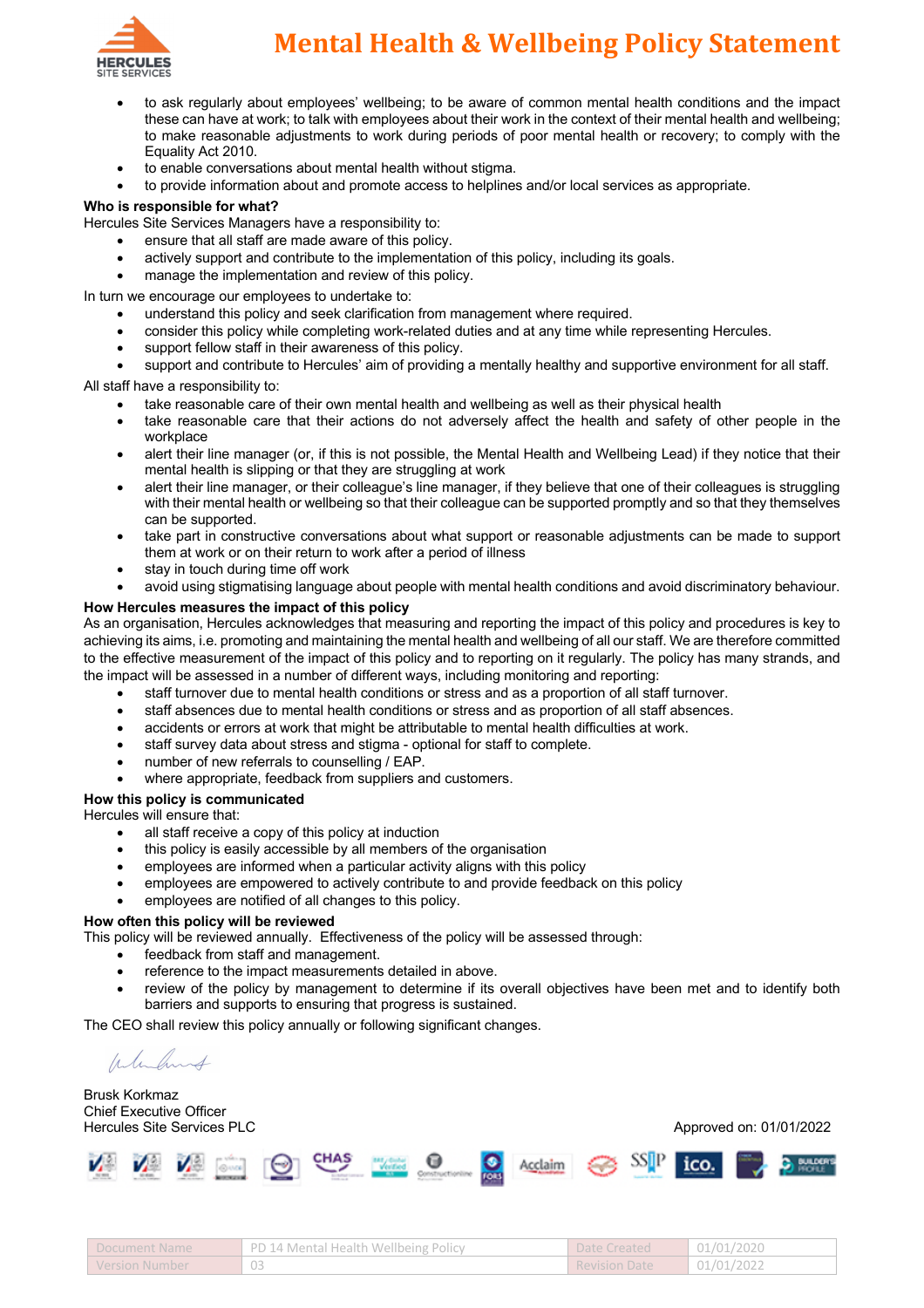

# **Appendices**

## **A. How to promote positive mental health for all staff**

Hercules is committed, through the implementation of this policy and our own actions, to promoting positive mental health for all staff. Equally, we want to provide staff with information and resources on how they can look after their own wellbeing and to lead by example in this regard - through our day-to-day behaviours, through providing activities within work that support individual wellbeing, and through promoting a healthy work/life balance.

The following five evidence-based steps have been researched and developed by the New Economics Foundation, and are recognised as being important for our individual wellbeing. These may help stimulate ideas for activities (inside and outside the workplace) that support this aim:

**Connect:** Connect with the people around you. With family, friends, colleagues and neighbours. At home, work, school or in your local community. Think of these as the cornerstones of your life and invest time in developing these relationships. Building these connections will support and enrich you every day.

**Be Active:** Go for a walk or run. Step outside. Cycle. Play a game. Garden. Dance. Exercising makes you feel good. Most importantly, discover a physical activity you enjoy and that suits your level of mobility and fitness.

**Take Notice/Be mindful:** Be curious. Catch sight of the beautiful. Remark on the unusual. Notice the changing seasons. Savour the moment, whether you are walking to work, eating lunch or talking to friends. Be aware of the world around you and what you are feeling. Reflecting on your experiences will help you appreciate what matters to you.

**Keep Learning:** Try something new. Rediscover an old interest. Sign up for that course. Take on a different responsibility at work. Fix a bike. Learn to play an instrument or how to cook your favourite food. Set a challenge you will enjoy achieving. Learning new things will make you more confident as well as being fun.

**Give:** Do something nice for a friend, or a stranger. Thank someone. Smile. Volunteer your time. Join a community group. Look out, as well as in. Seeing yourself, and your happiness, linked to the wider community can be incredibly rewarding and creates connections with the people around you.

# **B. How to recognise signs of mental health problems at work**

We may become aware of signs which indicate that a colleague is experiencing mental health or emotional wellbeing difficulties. These warning signs should always be taken seriously and staff observing any of these warning signs should communicate their concerns to the employee's line manager and/or Mental Health and Wellbeing Lead. Possible warning signs include:

- changes in productivity e.g. deterioration in performance at work, lethargy in a previously energetic person, new pattern of unexplained lateness or absences, recent inability to concentrate on work, recent inability to complete work;
- changes in social functioning e.g. deterioration in social functioning, withdrawal from colleagues, isolation;
- changes in personality or behaviour e.g. extreme mood swings, acting anxious or agitated, showing rage, uncontrolled anger, behaving recklessly;
- increased alcohol or drug use;
- changes in eating and sleeping patterns;
- signs of (self-inflicted) physical harm.

#### **C. How to identify areas of stress at work**

The HSE defines stress as '*the adverse reaction people have to excessive pressure or other types of demand placed on them'***'**. This makes an important distinction between pressure, which can be a positive state if managed correctly, and stress which can be detrimental to health.

They identify six main areas of work design which can affect stress levels, and which should be managed carefully and proactively. These are:

- **demands:** workload, work patterns, environment;
- **control:** how much say you have in the way you do your work;
- **support:** encouragement, sponsorship and resources provided by organisation, line management and colleagues;
- **relationships:** promoting positive working to avoid conflict and dealing with unacceptable behaviour;
- **role:** understanding your role within the organisation and whether the organisation ensures that you don't have conflicting roles;
- **change:** how organisational change is managed and communicated.

We undertake to support managers to:

- monitor workloads to ensure that people are not overloaded;
- monitor working hours and overtime to ensure that staff are not overworking;
- monitor holidays to ensure that staff are taking their full entitlement;
- ensure that staff are fully trained to discharge their duties;
- ensure that staff are provided with meaningful developmental opportunities;

| Document Name         | PD 14 Mental Health Wellbeing Policy | Date Created         | 01/01/2020 |
|-----------------------|--------------------------------------|----------------------|------------|
| <b>Version Number</b> | 03                                   | <b>Revision Date</b> | 01/01/2022 |